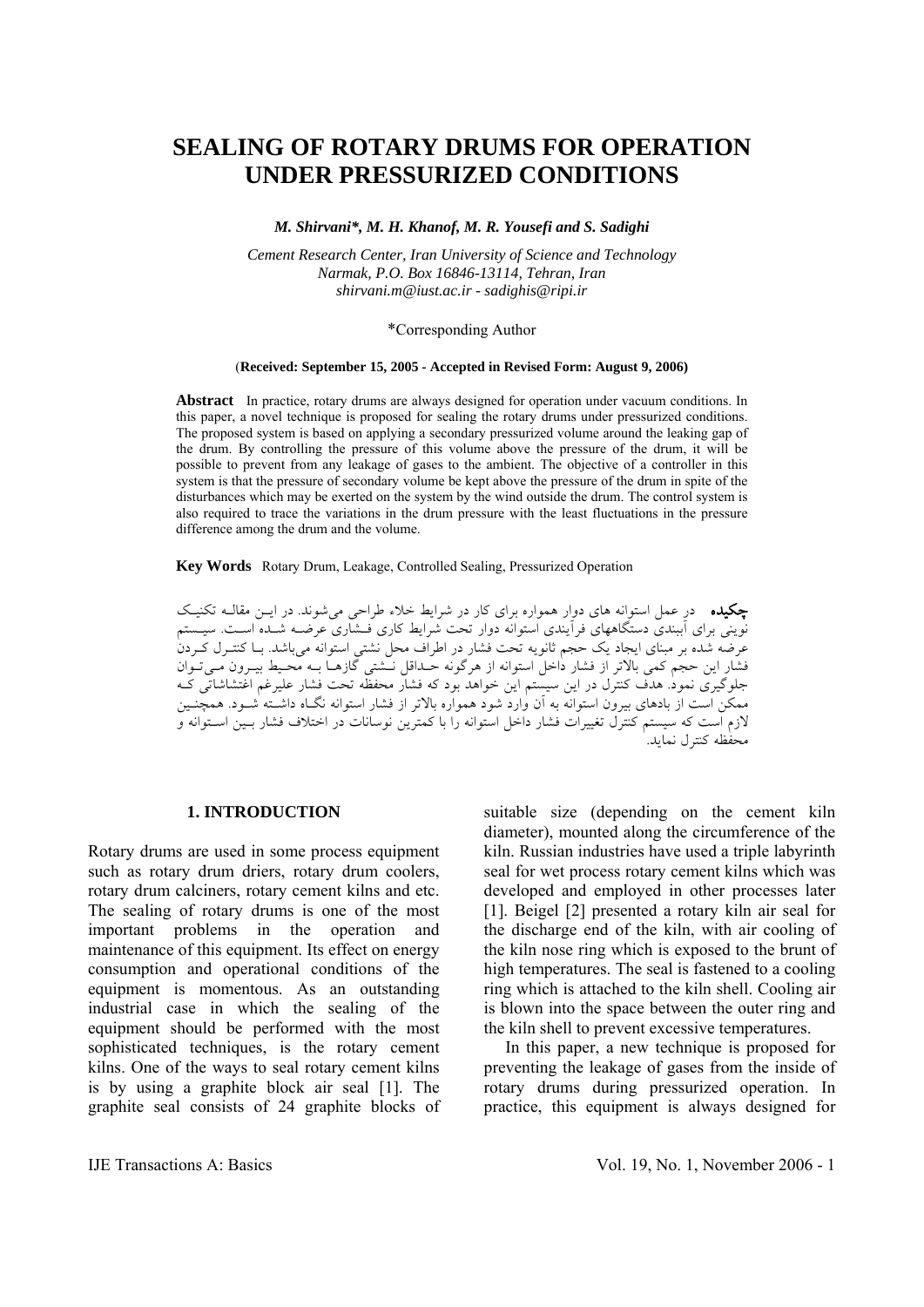operation under vacuum conditions. The vacuum is provided by a draft fan, which intakes gases or air from inside the drum. Providing suitable gaps between the moving drum and the stationary ducts or parts, located at the two ends of the drum, is an indispensable configuration which creates the problem of leakage which should be prevented for the sake of efficient operation [1]. This problem had always forced industries to run the rotary drums in vacuum conditions, since it is not permitted to let leakage of inner gases to the outside during pressurized operating conditions. On the other hand, creating these conditions provides some benefits for chemical processes. These are the increasing of capacity in the drum, as well as the increasing of heat transfer coefficient, which will appear because of increasing in the density of the gases inside the drum; Moreover, there are some processes in chemical industries such as the steam processing of solid particles or some of the gas-solid reactions that are beneficial when accomplished, in pressurized conditions rather than in vacuum conditions. On the other hand, it may appear in the future other applications of this technique which are unknown to the author at the present time.

 Creating a pressurized condition requires the pushing of gases inside the drum by a blower. Also, the loading of solid materials inside the drum may be accomplished by some suitable designs such as a compressed air lift technique.

 The proposed sealing system for pressurized rotary drum works on the basis of creating a secondary pressurized volume around the leaking gap of the drum, as shown in Figure 1. The figure depicts the current condition of the rotary drum and the stationary solid input duct which intrudes the drum a few centimeters. In this way, the solid material will not penetrate outside the drum, provided that leakage from the gap among the drum and the duct towards the outside does not occur. The pressurized volume is built in the shape of a ring type around the gap. It is welded to the stationary duct from one side, making a gap with the rotary drum on the other side, so that the drum can rotate freely. The pressure inside the volume can be provided by a suitable compressor. Since the pressure of the drum is more than the outer pressure, the pushed air will find its way from the gap among the drum and the frame of the volume.

The ideal operating conditions for the system is when pressure difference among the drum and the volume becomes zero, so that any leakage will be ceased. But this ideal sustained condition can not be realized for a long period of time. This is due to the fact that there are always some input disturbances on the pressure of the drum and the secondary volume exert some variations on the pressure difference. Actually, there are two sources of disturbance:

1. Pressure variations inside the volume, resulted from variations in the ambient pressure, which may be caused from the wind outside the drum. This kind of disturbance is probable for due to the fact that the equipment is located in an open space. 2. Pressure variations inside the drum, are the results of variations in the operating condition of the drum, as well as during the shut-down and start-up of the equipment.

 The existence of these variations brings the pressure controlling problem in the volume, such that it can reject the effect of wind disturbances, (tracing the variations in the pressure of the drum.) Since one of the controlling objectives is tracing and adjusting the pressure of the pressurized volume, therefore the variations in the drum pressure can be considered as the set point for the control loop. However, the ambient air pressure changes or those resulting from the wind are considered as disturbances to the control loop.

 The mechanism of control as shown in Figure 2 includes the measuring elements of the pressure both for the drum and the pressurized volume, as well as the controller which receives the measurements, and actuates the flow rate of the blower.

 Some small amount of leakage will appear through the gap among the drum and the volume, which depends on the pressure difference among them. It will occur as a result of the variations, affecting the pressure inside the drum and the disturbances affecting the volume pressure, as well as the actuating effects of the controller on the volume pressure. We may suppose that  $\Delta P = P_v - P_d$ ; where  $\Delta P$  can be positive or negative. As a result of controlling actions on the loop, it would appear some fluctuations in the pressure difference,  $\Delta P$ . This pressure difference may be positive or negative. Thus, the controller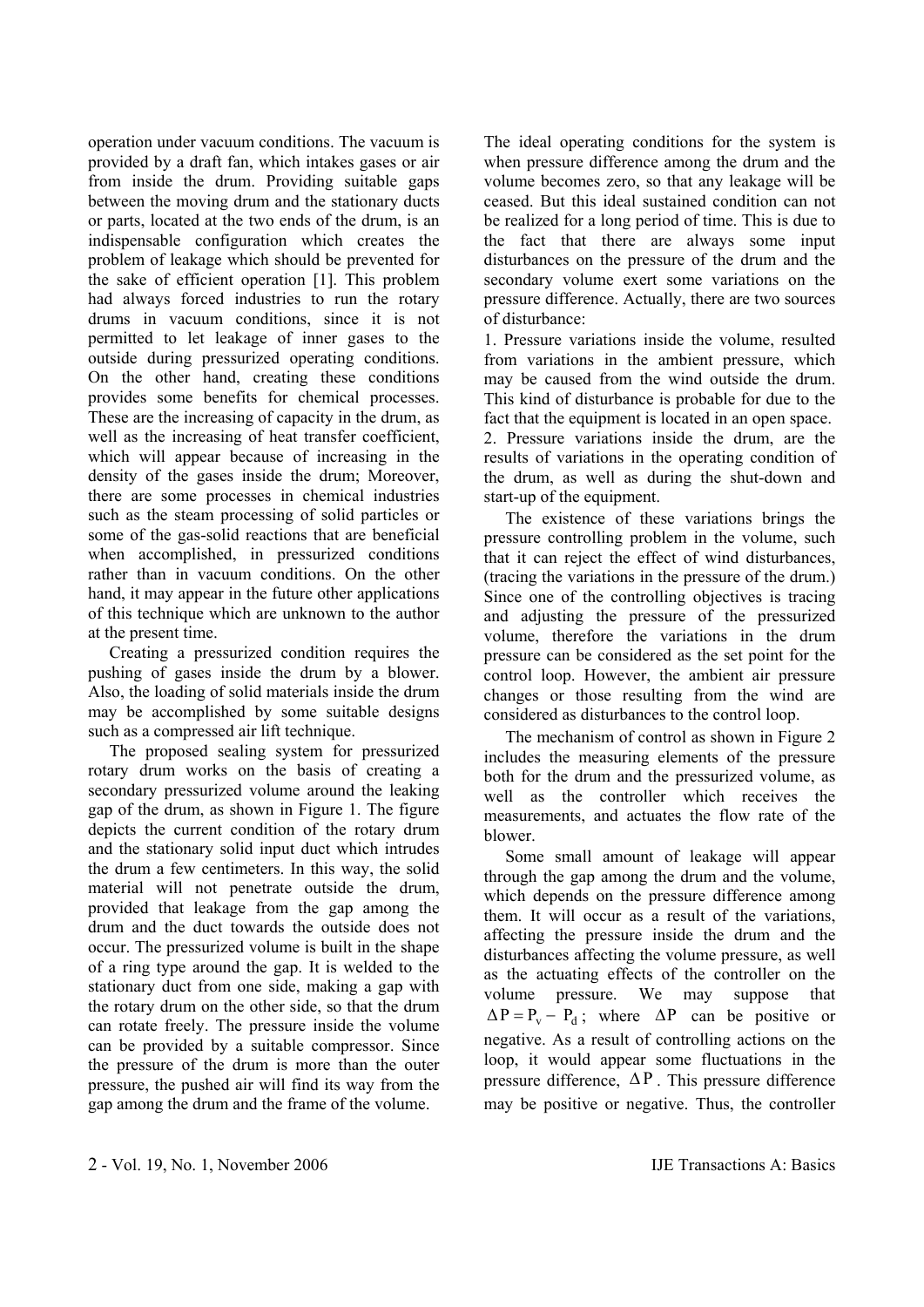

**Figure 1**. Schematic diagram of the ring type pressurized volume around the leaking gap of a pressurized rotary drum for the prevention of leakage to the outside.

should reject disturbances, tracing the variations in the pressure of drum with the least fluctuation in  $\Delta P$ . According to the above discussions, it seems that a suitable architecture for the control system is that a small amount,  $E_R \ge 0$ , be chosen for the set point, such that  $E_R = (P_v - P_d)_D$ . It means that a controller keeps the pressure of the volume slightly above the drum pressure required, such that the leakage of air into the drum will be negligible in steady state conditions.

### **DYNAMIC MODEL**

The dynamic model of the system is necessary for designing the required controller for it [3,4]. A

nonlinear differential model can be obtained by using mass balance of the input-output streams. This model may be used directly for controlling the system by use of some available nonlinear control methods, or it may be used for obtaining the transfer functions describing the input-output relations between the variables of the system. Then, the transfer functions can be used for designing a suitable controller such as adaptive controllers. In this case, adaptive controllers are preferable due to the fact that the original differential model is nonlinear and the parameters of the transfer function model depend on the operating conditions. The dynamic model will include the variables  $P_a$ : ambient pressure (disturbance variable),  $P_d$  : drum pressure (disturbance or set point variable),  $P_v$  : volume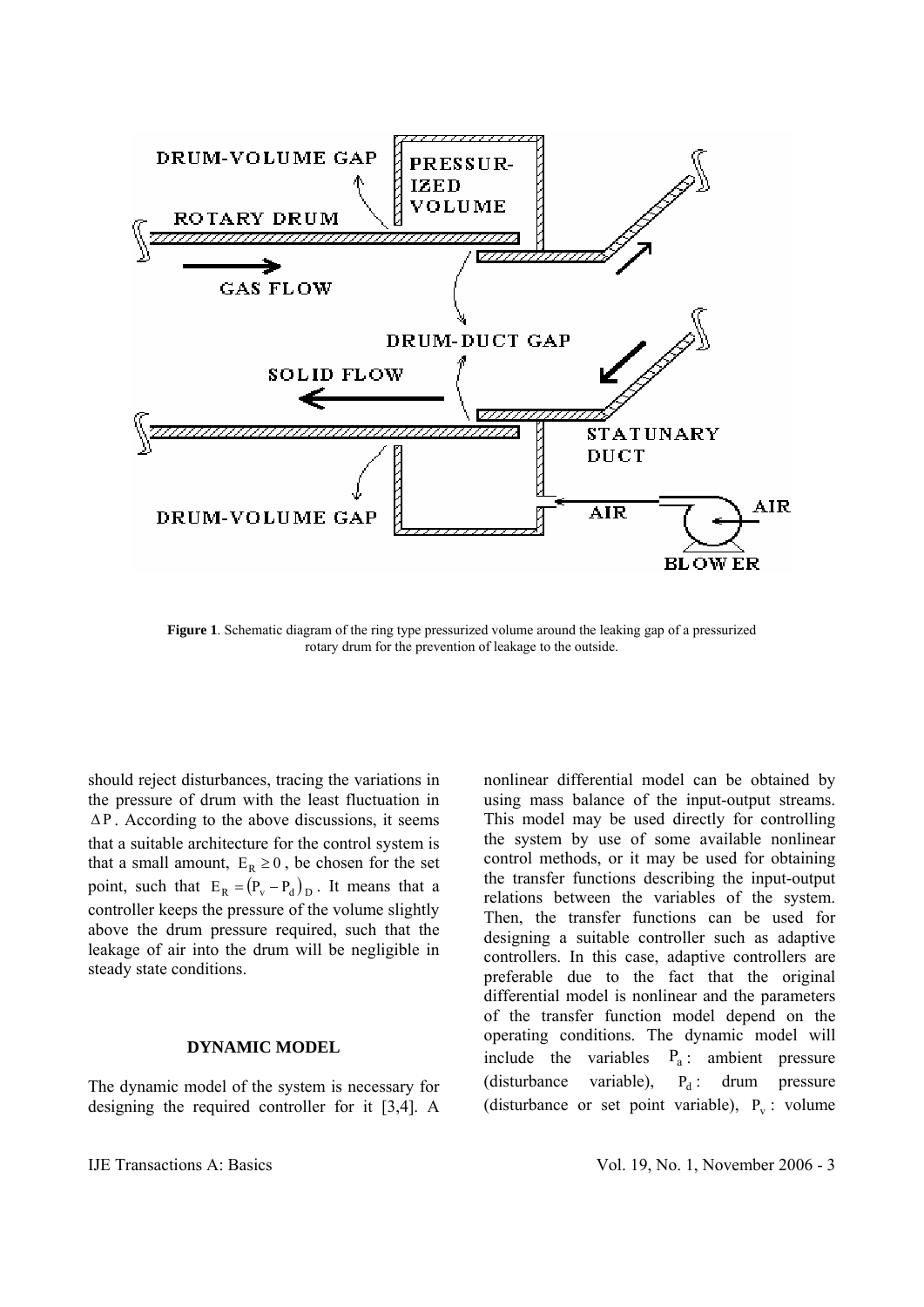

**Figure 2**. Schematic diagram of the control system for sealing the gaps of pressurized rotary drums.

pressure (controlled variable) and  $Q_b$ : blower flow rate (manipulating variable).

 In order to obtain the dynamic model for the system, we use the relation for isothermal flow of a gas in the distance *l* of a channel [3].

$$
\frac{M}{2RT} \left( P_1^2 - P_2^2 \right) = \frac{G^{12}}{g_c} \operatorname{Ln} \frac{P_1}{P_2} + \frac{G^{12} f.1}{2g_c r_H} \tag{1}
$$

The last term in the right hand side of the Equation 1 contributes to the friction effect of the flow. This term is much smaller in comparison with others, to a degree that it could be neglected by assuming  $f = 0$ . The parameter f is the friction factor of flow in the distance *l* of the gap depending on Reynolds number [5].

From Equation 1 the mass flux, G′ , is obtained

as:

$$
G' = \frac{Mg_c(P_1^2 - P_2^2)}{2RT\left(\ln \frac{p_1}{p_2} + \frac{f.1}{2r_H}\right)}
$$
(2)

For the system of sealing depicted in Figure.1, using mass balance on the volume, the differential model is obtained as:

$$
m_{b}(t) - m_{va}(t) - m_{vd}(t) = \frac{dm_{v}(t)}{dt}
$$
 (3)

Where  $\int_{t_0}^{\infty}$  is the mass flux of fresh air entering the volume via the blower,  $\mathbf{m}_{\text{va}}(t)$  is the mass flux

4 - Vol. 19, No. 1, November 2006 IJE Transactions A: Basics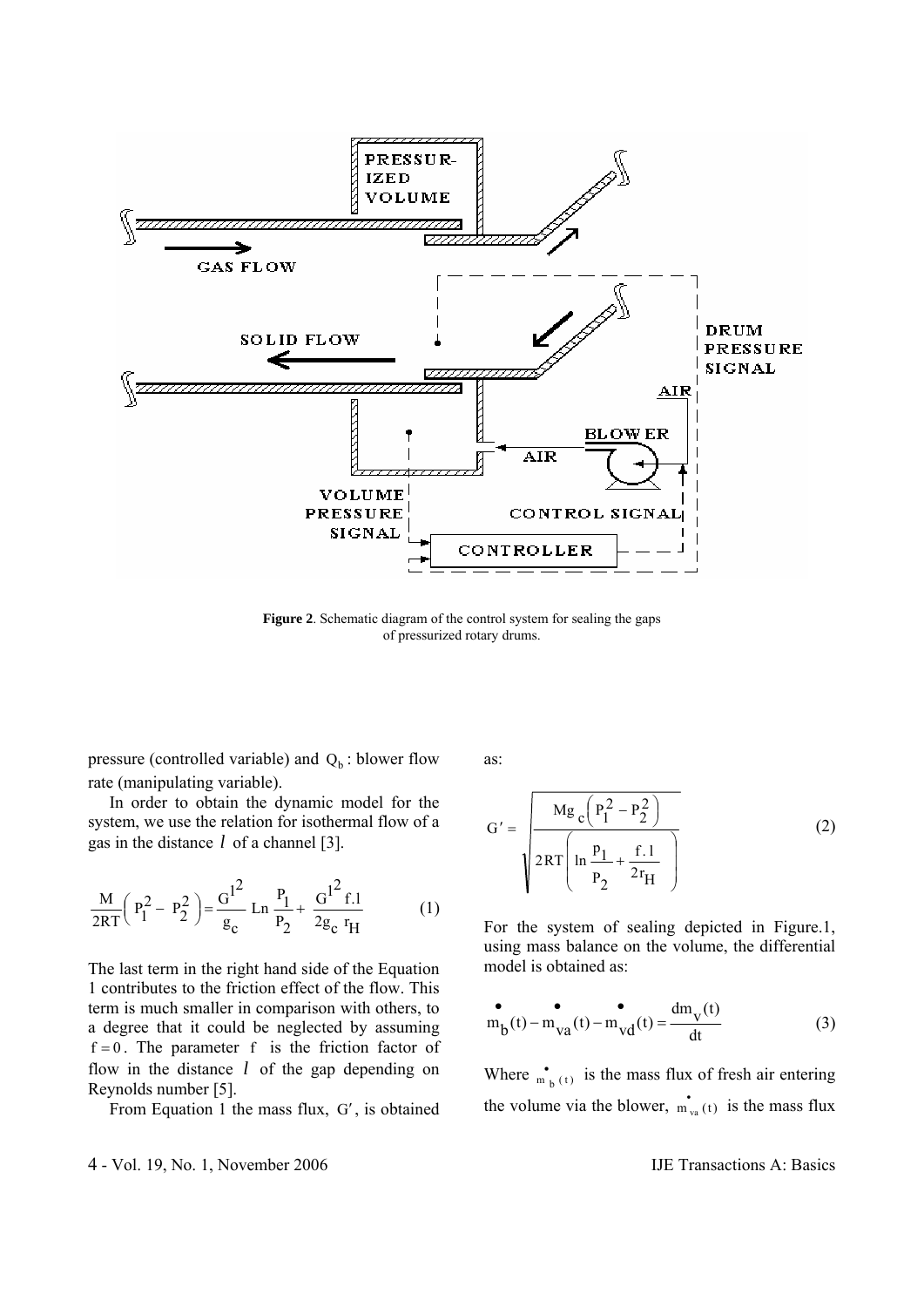of air depleting to the ambient from the gap among the drum and frame of the volume and  $\int_{\text{d}}^{\bullet}$  (t) is the mass flux of air entering the drum from the gap among the drum and duct.

The term  $dm<sub>v</sub>(t)/dt$  represents the rate of air accumulation within the volume. All mass fluxes as well as the pressures are time dependent.

 The existing mass of the air in the pressurized volume and its differential is written in the terms of volume and pressure as the following:

$$
m_V(t) = \frac{P_V(t)V_V M_a}{RT_V}
$$
 (4)

$$
\frac{dm_{V}(t)}{dt} = \frac{V_{V}M_{a}}{RT_{V}} \cdot \frac{dP_{V}(t)}{dt}
$$
 (5)

The mass flow rate of air depleting from the pressurized volume may be written in the term of mass flux as:

$$
m_{\text{va}}(t) = G'_{\text{va}}(t) A_{\text{va}}
$$
 (6)

In the same way, the flow rate of air entering the drum from the pressurized volume can be written in terms of mass flux as:

$$
m_{vd}^{(t)} = G'_{vd}(t) A_{vd}
$$
 (7)

The flow rate of the blower can also be written in terms of the pressure  $P_v$  as:

$$
\mathbf{m}_b(t) = \rho_a(t) Q_b(t) = \frac{P_v(t) M_a}{RT_a} Q_b(t)
$$
 (8)

According to Equation 2, the mass fluxes of air from the gaps can be written as:

$$
G'_{va}(t) = \sqrt{\frac{M_a g_c \left[ P_v^2(t) - P_a^2(t) \right]}{2RT_v \left[ \ln \frac{P_v(t)}{P_a(t)} + \frac{f_{va} l_{va}}{2r_{H, va}} \right]}}
$$
(9)

$$
G'_{vd}(t) = \sqrt{\frac{M_a g_c \left[ P_V^2(t) - P_d^2(t) \right]}{2RT_v \left[ \ln \frac{P_V(t)}{P_d(t)} + \frac{f_V d^2 V_d}{2r_{H,vd}} \right]}}
$$
(10)

In both Equations 9 and 10, the temperature of fluid is considered as the temperature of the air inside the volume. Using Equations 9 and 10 in Equations 6 and 7 and also replacing 5, 6, 7 and 8 in 3, results as:

$$
\begin{bmatrix} \frac{V_{v} M_{a}}{RT_{v}} \frac{dP_{v}(t)}{dt} = \frac{P_{v}(t) M_{a}}{RT_{a}} Q_{b}(t) - A_{va} \frac{M_{a} g_{c} \left[ P_{v}^{2}(t) - P_{a}^{2}(t) \right]}{2RT_{v} \left[ \ln \frac{P_{v}(t)}{P_{a}(t)} + \frac{f_{va} I_{va}}{2F_{H, va}} \right]} \right]
$$
  
- A<sub>vd</sub> 
$$
\frac{M_{a} g_{c} \left[ P_{v}^{2}(t) - P_{d}^{2}(t) \right]}{2RT_{v} \left[ \ln \frac{P_{v}(t)}{P_{d}(t)} + \frac{f_{vd} I_{vd}}{2F_{H,vd}} \right]}
$$
(11)

The nonlinear differential Equation in 11 is the differential model of the system which can be used for controlling the sealing system, or it may be used after linearization for obtaining the transfer functions between the input-output variables.

 The resulted transfer function matrix represents the input-output relations between the variables of the system, which can be obtained after linearization of the model. Extracted algebraic manipulations are given in Equation 12, while the details of them are presented in appendix A.

$$
\Delta P_V(s) = \begin{bmatrix} \frac{K_{Pa}}{\tau s + 1} & \frac{K_{Pd}}{\tau s + 1} & \frac{K_{Qb}}{\tau s + 1} \end{bmatrix} \begin{bmatrix} \Delta P_a \\ \Delta P_d \\ \Delta Q_b \end{bmatrix}
$$
(12)

The transfer functions in relation 12 represents a three-input system, involving ambient air pressure, rotary drum pressure and fan flow rate which affect the controlling output.

### **CONTROL**

In Figure 3, a block diagram is shown for the

IJE Transactions A: Basics Vol. 19, No. 1, November 2006 - 5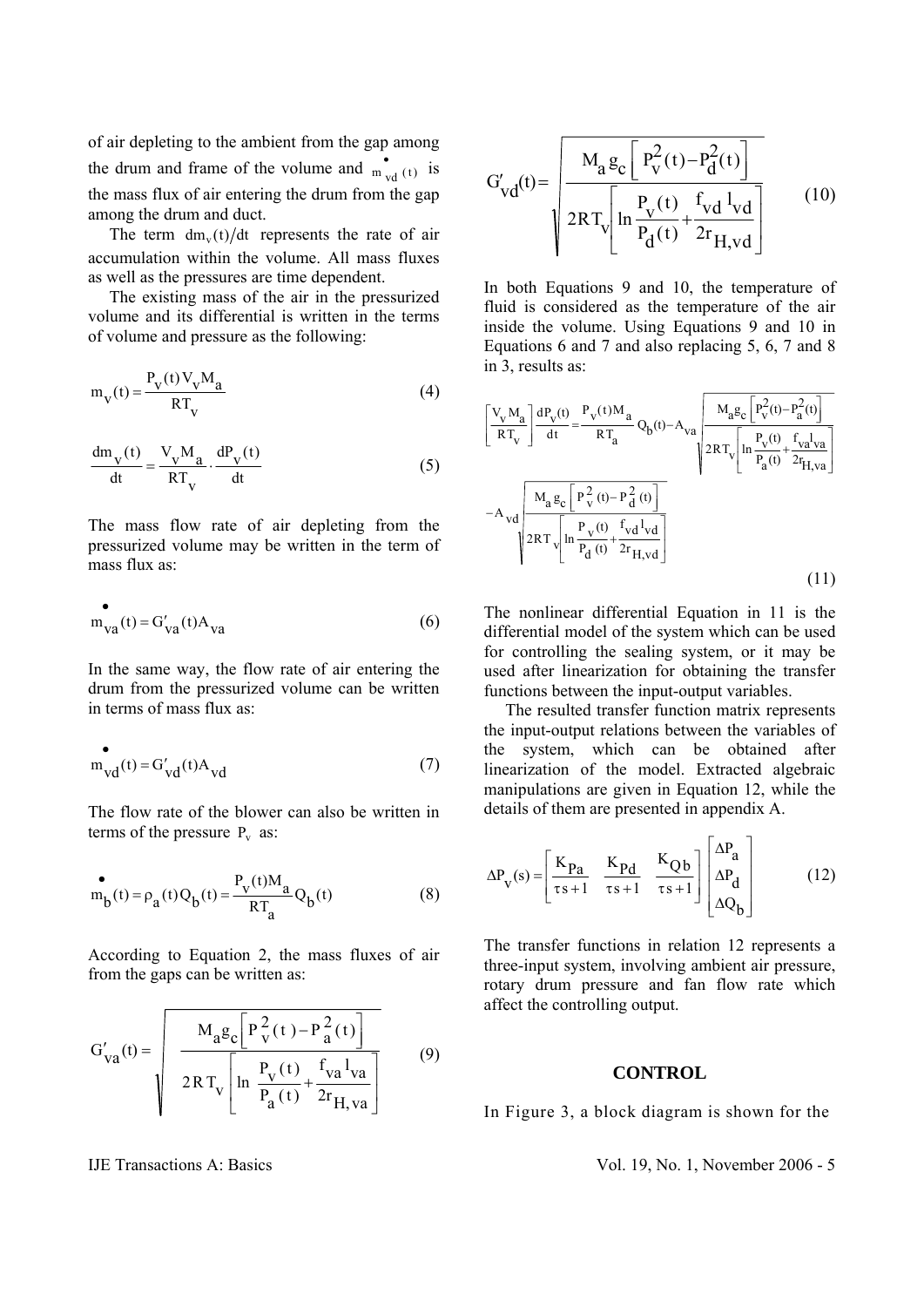

**Figure 3**. Block diagram for the control system of pressurized drum sealing.



**Figure 4**. Geometrical dimensions and data used in controller design and simulation.

control system. As it is perceived from this Figure, the drum pressure not only does act, inherently, as a disturbance to the pressurized volume, but it also affects the measured signal entering the controller straightly before passing through process. Thus, the error,  $\varepsilon$ , entering the controller, is chosen to be

6 - Vol. 19, No. 1, November 2006 IJE Transactions A: Basics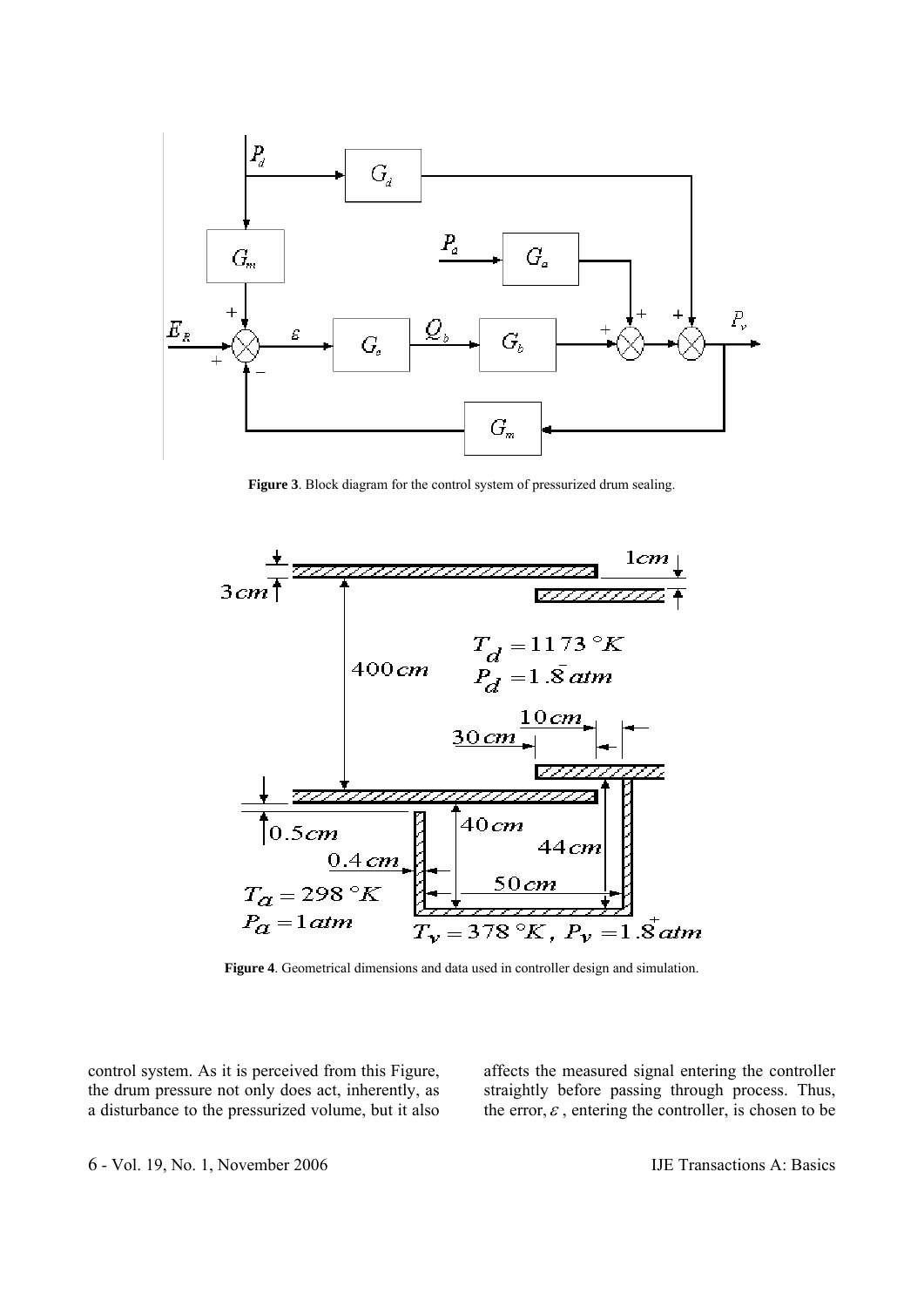$\epsilon = E_R - (P_v - P_d)$ . Therefore, leakage at steady state conditions should be available to the drum for reducing the error which may appear as a result of fluctuations in the disturbance pressures  $P_a$  or  $P_d$ .

The linear model developed here is a mechanistic model which is completely deterministic and is suitable for controlling the system in an adaptive mode control. Since the parameters of the linear model are completely specified and correlated to process parameters. Therefore, it is suitable for use in an adaptive algorithm for controlling the system. Thus, the quality of such an adaptive control algorithm will not be inferior, if it is not superior, to any other nonlinear control technique which uses the original nonlinear model of the system. This is due to the fact that the precise model of the system is available and there is no need to any identification technique to be used for modeling the system for use in an adaptive technique for controlling the system.

 Now, we design a PI controller for the sealing system, then, the response of this control system will be simulated. The temperature of the frame volume is considered to be  $378 \degree K$  and its pressure at steady state be  $1.8<sup>+</sup>$  atm (a little more than the drum). The temperature inside the drum around the sealing region is considered to be  $1173$   $\textdegree K$  and the ambient air condition is considered as standard. The calculated parameters of the model are shown in Table 1.

 The selected controller is PI and it is tuned on the basis of Ziegler-Nichols method [3,4]. The calculated parameters of the controller are shown in Table 2.

The simulated results of control system are shown in Figures 5 through 9. In Figure 5, step response of the volume pressure for changes in the drum pressure is shown. In Figure 6, the variations appearing in the manipulated variable (blower flow rate) are shown for the same input of Figure 5. Figures 7 and 8 are drawn similarly for step input of air pressure. As Figure 8 presents, increment of air pressure results in the decreasing of blower flow rate. This is due to the fact that any increment of air pressure results in decreasing the leakage from the volume to the atmosphere. Therefore, the necessary blower flow rate for maintaining the required set point,  $E_R$ , will decrease. In Figure 9, step response for a few changes in set point is depicted.

### **CONCLUSION**

Practically speaking, it is impossible to run rotary

| Parameters            | Quantity  |
|-----------------------|-----------|
| $K_{Pa}$              | $-0.0108$ |
| $K_{\text{pd}}$       | 0.0930    |
| $K_{Qb}(atm/sec/m^3)$ | 0.4139    |
| $\tau$ (sec)          | 0.4942    |

**TABLE 1. Model Parameters According to the Specifications of Figure 4.** 

**TABLE 2. Controller Parameters.** 

| Parameters | Quantity       |
|------------|----------------|
| .se        | 720<br>28<br>. |
|            | 2.63           |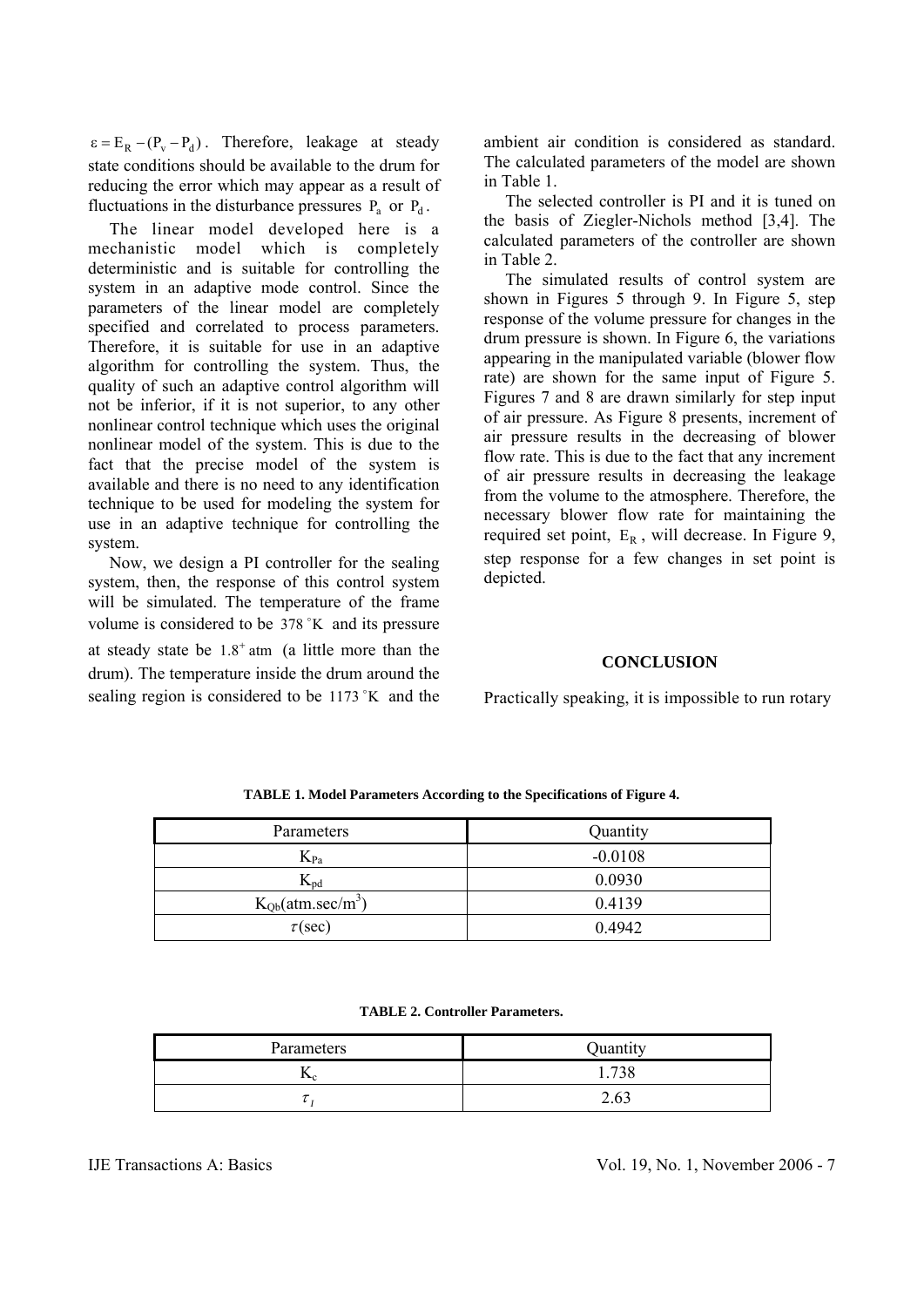

**Figure 5**. Step response of frame pressure for changes in drum pressure.



**Figure 6**. Variations appearing in the blower flow rate for step change in drum pressure.

drums under pressurized conditions by the current mechanical techniques of sealing. They are not capable of sealing the rotary drums under safe conditions without the leaking of gases (almost hot gases and materials) from the drum. But, the proposed controlled system of sealing in this paper is well suited to achieve this object. A suitable controller is provided which can reject the disturbances with the least fluctuations in differential pressure, appearing among the pressure of drum and that of sealing volume. By successfully controlling the pressure of the

8 - Vol. 19, No. 1, November 2006 IJE Transactions A: Basics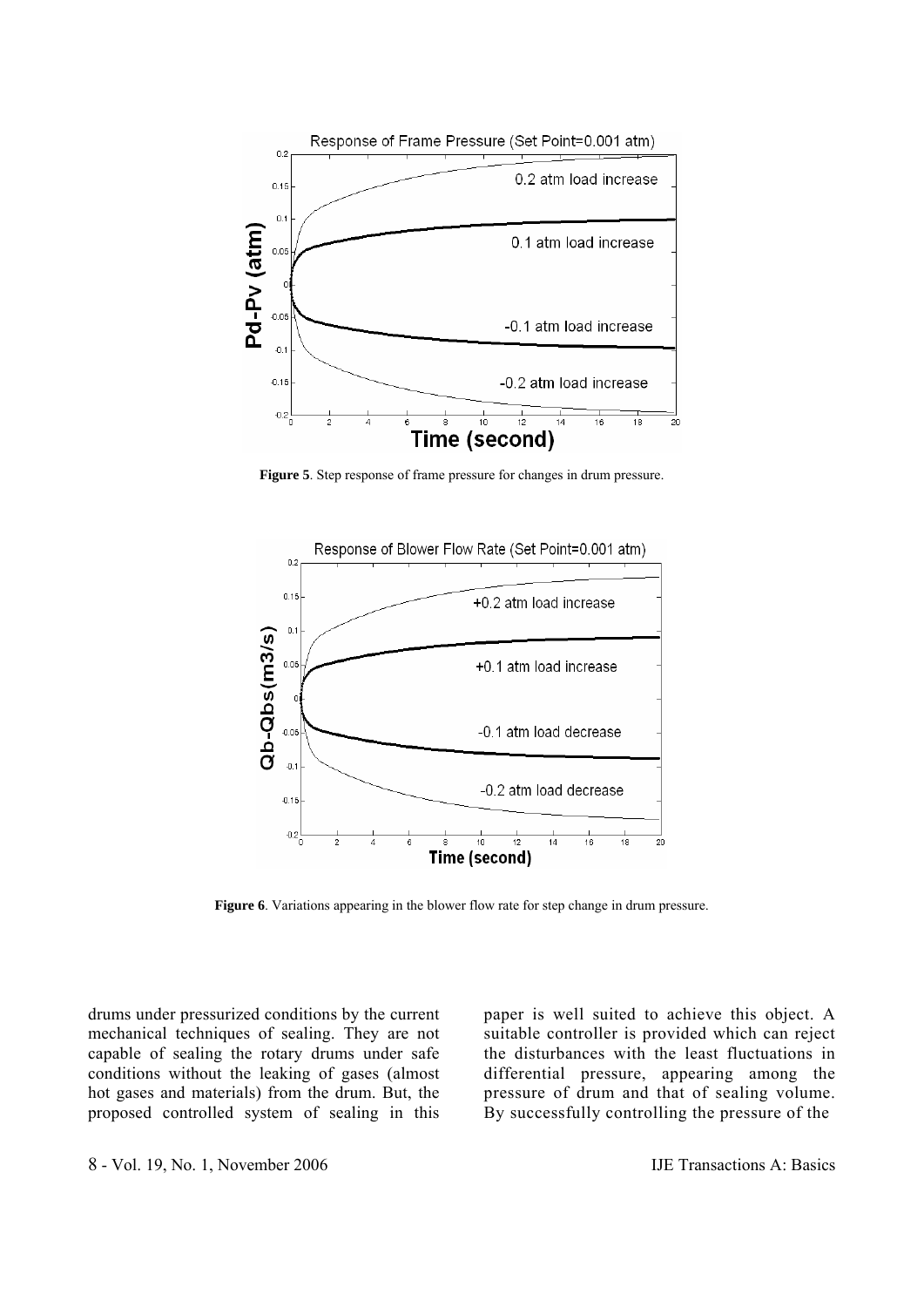

Figure 7. Step response of frame pressure to a step changes in air pressure.



**Figure 8**. Variations appearing in the blower flow rate for step changes in air pressure.

pressurized sealing volume above the drum pressure, it is possible to prevent any leakage of gases to the ambient, even in high operating pressure conditions of the drum.

### **APPENDIX A**

The differential Equation 11 is the dynamic model of the system which may be used for designing a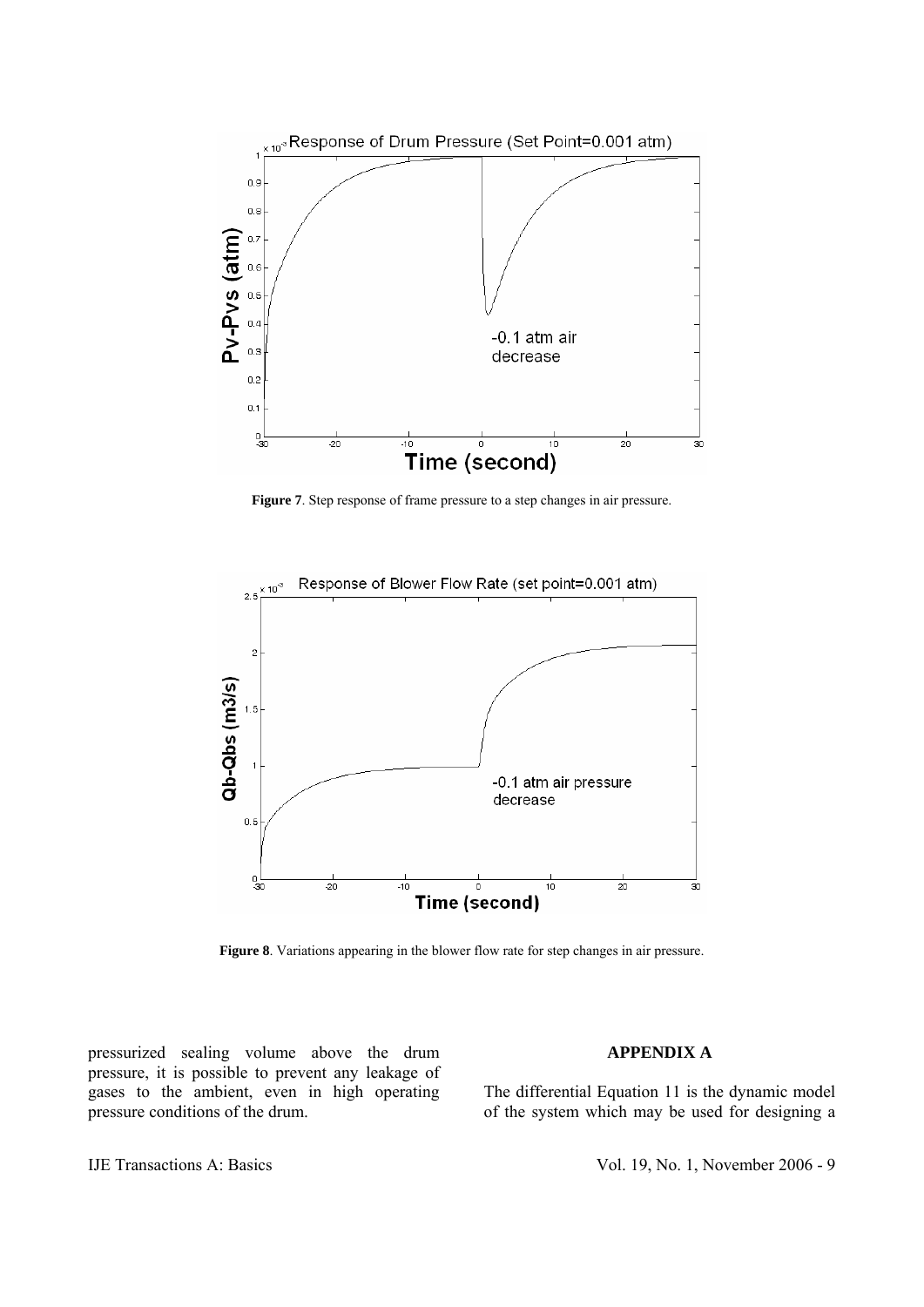

**Figure 9**. Frame and drum pressure difference responses to a step change in set point.

controller for it. For the purpose of linearization and obtaining the transfer matrix of the system, it can be changed to the following form after being divided by the coefficient of the differential term [6-7].

$$
\begin{aligned} \frac{dP_v(t)}{dt} &= \frac{P_v(t)T_v}{V_v T_a} Q_b(t) - A_{va} \sqrt{\frac{RT_v g_c}{2M_a V_v^2}} \sqrt{\frac{P_v^2(t) - P_a^2(t)}{P_a(t) + \frac{f_{va}l_{va}}{2r_{H,va}}}} \\ &- A_{vd} \sqrt{\frac{RT_v g_c}{2M_a V_v^2}} \sqrt{\frac{P_v^2(t) - P_d^2(t)}{P_a(t) + \frac{f_{vd}l_{vd}}{2r_{H,vd}}}} \\ &= g(P_a, P_v, P_d, Q_b) \\ &\qquad \qquad (A-1) \end{aligned}
$$

In order to obtain a linear model for the system, tailor expansion series may be used around the steady state point of the variables,  $P_{v,s}$   $\cdot$   $P_{d,s}$   $\cdot$   $Q_{b,s}$  $P_{\text{as}}$ , up to the first order term. The tailor series of the multivariable function, g , up to the first order term is [3,4]:

$$
g(P_a, P_v, P_d, Q_b) = \left(\frac{\partial g}{\partial P_a}\right)_s \Delta P_a(t) + \left(\frac{\partial g}{\partial P_v}\right)_s \Delta P_v(t) + \left(\frac{\partial g}{\partial P_d}\right) \Delta P_d(t) + \left(\frac{\partial g}{\partial Q_b}\right)_s \Delta Q_b(t)
$$
\n(A-2)

10 - Vol. 19, No. 1, November 2006 IJE Transactions A: Basics

The, symbol,  $\Delta$ , is used for describing the deviation of the variable from its steady state value. Such that:

$$
\Delta P_a(t) = P_a(t) - P_{a,s}
$$
  
\n
$$
\Delta P_v(t) = P_v(t) - P_{v,s}
$$
  
\n
$$
\Delta P_d(t) = P_d(t) - P_{d,s}
$$
  
\n
$$
\Delta Q_b(t) = Q_b(t) - Q_{b,s}
$$

The partial derivatives in Equation A-2 are:

$$
\left(\frac{\partial g}{\partial P_a}\right)_s = -\frac{A_{va}}{2} \sqrt{\frac{RT_v g_c}{2M_a V_v^2}} \left[\frac{P_{v,s}^2 - P_{a,s}^2}{\ln \frac{P_{v,s}}{P_{a,s}} + \frac{f_{va} l_{va}}{2r_{H,va}}}\right]^{-\frac{1}{2}}
$$

$$
\times \left[\frac{-2P_{a,s}\left[\ln \frac{P_{v,s}}{P_{a,s}} + \frac{f_{va} l_{va}}{2r_{H,va}}\right] + \frac{P_{v,s}^2 - P_{a,s}^2}{P_{a,s}}}{\left[\ln \frac{P_{v,s}}{P_{a,s}} + \frac{f_{va} l_{va}}{2r_{H,va}}\right]^2}\right] = g_{pa,s}
$$
(A-3-a)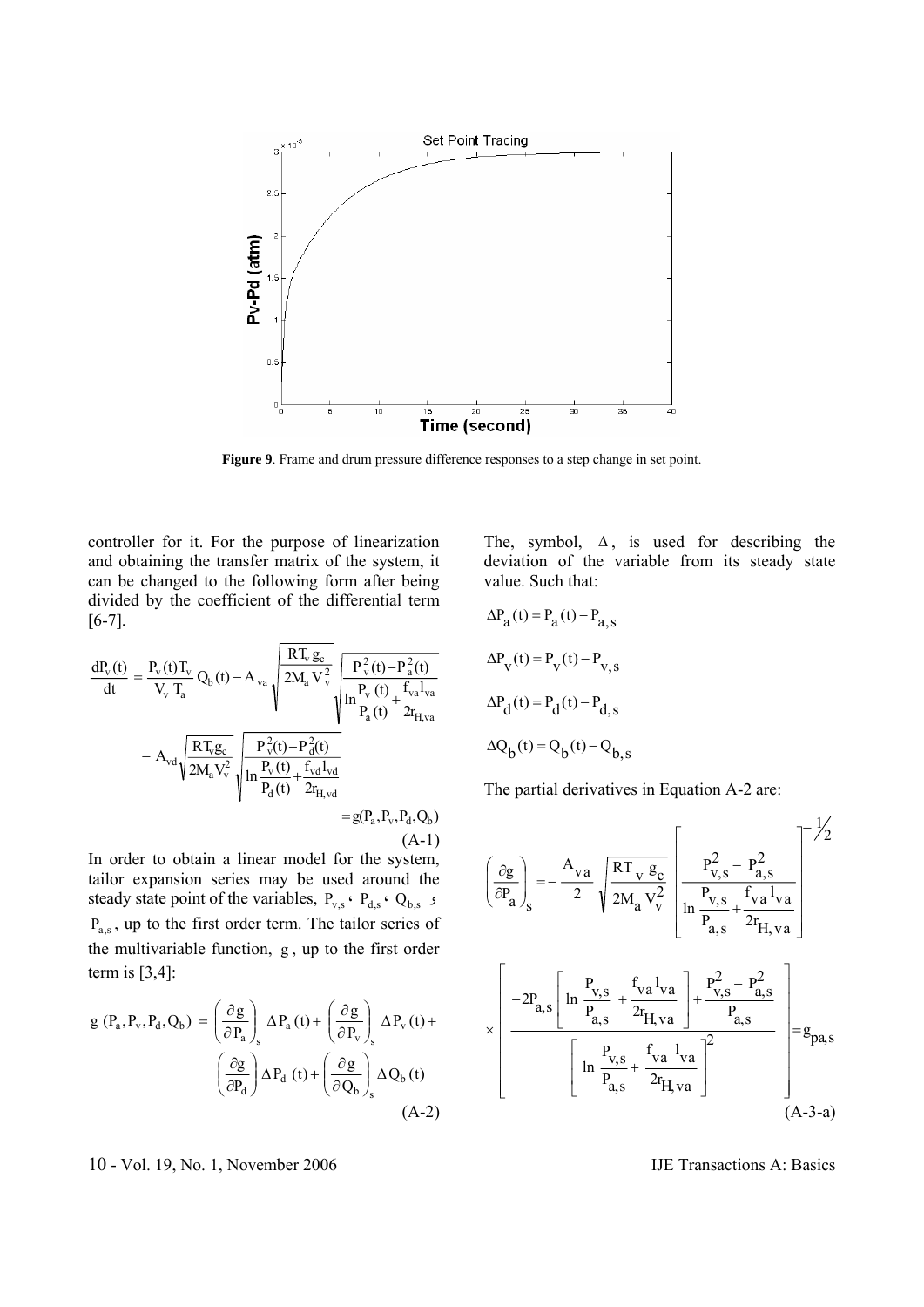$$
\left(\frac{\partial g}{\partial P_d}\right)_s = -\frac{A_{vd}}{2} \sqrt{\frac{RT_v g_c}{2M_a V_v^2}} \times \left[\frac{P_{v,s}^2 - P_{d,s}^2}{\ln \frac{P_{v,s}}{P_{d,s}} + \frac{f_{vd} l_{vd}}{2r_{H,vd}}}\right]^{-\frac{1}{2}}
$$

$$
\times \left[ \frac{-2P_{d,s} \left[ \ln \frac{P_{v,s}}{P_{d,s}} + \frac{f_{vd} I_{vd}}{2r_{H,vd}} \right] + \frac{P_{v,s}^2 - P_{d,s}^2}{P_{d,s}}}{\left[ \ln \frac{P_{v,s}}{P_{d,s}} + \frac{f_{vd} I_{vd}}{2r_{H,vd}} \right]^2} \right] = g_{pd,s}
$$
\n(A-3-b)

$$
\left(\frac{\partial g}{\partial P_v}\right)_s = \frac{T_v Q_{b,s}}{T_a V_v} - \frac{A_{va}}{2} \sqrt{\frac{RT_v g_c}{2M_a V_v^2}} \left[\frac{P_{v,s}^2 - P_{a,s}^2}{\frac{P_{v,s}}{P_{a,s}} + \frac{f_{va} I_{va}}{2r_{Hva}}}\right]^{-\frac{1}{2}}
$$

$$
\times \left[ 2P_{v,s} \left[ \ln \frac{P_{v,s}}{P_{a,s}} + \frac{f_{v,a} l_{va}}{2r_{H,va}} \right] - \frac{P_{v,s}^2 - P_{a,s}^2}{P_{v,s}} \right]
$$

$$
\left[ \ln \frac{P_{v,s}}{P_{a,s}} + \frac{f_{v,a} l_{va}}{2r_{H,va}} \right]^2
$$

$$
-\frac{A_{v d}}{2} \sqrt{\frac{RT_{v g_{c}}}{2M_{a}V_{v}^{2}}}\left[\frac{P_{v, s}^{2} - P_{d, s}^{2}}{\ln \frac{P_{v, s}}{P_{d, s}} + \frac{f_{v d} l_{v d}}{2r_{H, v d}}}\right]^{-\frac{1}{2}}
$$

$$
\times \left[ 2P_{v,s} \left[ \ln \frac{P_{v,s}}{P_{d,s}} + \frac{f_{vd} l_{vd}}{2r_{H,vd}} \right] - \frac{P_{v,s}^2 - P_{d,s}^2}{P_{v,s}} \right] = -g_{pv,s}
$$

$$
\left[ \ln \frac{P_{v,s}}{P_{d,s}} + \frac{f_{vd} l_{vd}}{2r_{H,vd}} \right]^2 = -g_{pv,s}
$$
(A-3-c)

$$
\left(\frac{\partial g}{\partial Q_b}\right)_s = \frac{P_{v,s}T_v}{V_vT_a} = g_{Q_{b,s}}
$$
 (A-3-d)

Using A-3-a to A-3-d in Equation 2 results in Equation 4.

$$
\frac{d \Delta P_V(t)}{dt} = g_{Pa,S} \Delta P_a(t) - g_{Pv,S} \Delta P_V(t) + g_{Pd,S} \Delta P_k(t) + g_{Qb,S} \Delta Q_b(t)
$$
\n(A-4)

After some arrangement we have:

$$
\frac{d \Delta P_{V} (t)}{dt} + g_{PV,S} \Delta P_{f} (t) =
$$
\n
$$
g_{Pa,S} \Delta P_{a} (t) + g_{Pd,S} \Delta P_{d} (t) + g_{Qb,S} \Delta Q_{b} (t)
$$
\n(A-5)

Equation 6 is Laplace transformed with the initial condition  $\Delta P_v = 0$  to give:

$$
s \Delta P_V(s) + g_{PV,S} \Delta P_V(s) =
$$
  
\n
$$
g_{Pq,S} \Delta P_a(s) + g_{Pq,S} \Delta P_d(s) + g_{Qb,S} \Delta Q_b(s)
$$
 (A-6)

Then, after some more arrangement:

$$
\Delta P_V(s)(s+g_{PV,s}) =
$$
  
\n
$$
g_{Pa,s} \Delta P_a(s) + g_{Pd,s} \Delta P_d(s) + g_{Qb,s} \Delta Q_b(s)
$$
\n(A-7)

Equation 7 is divided by  $g_{Pv,s}$  to obtain the time constant of the system and the other gain parameters of the transfer functions.

$$
\Delta P_V(s) \left( \frac{1}{g_{PV,S}} s + 1 \right) = \tag{A-8}
$$

$$
\frac{g_{p_{a,s}}}{g_{p_{v,s}}}\Delta P_a(s) + \frac{g_{p_{d,s}}}{g_{p_{v,s}}}\Delta P_d(s) + \frac{g_{Qb,s}}{g_{p_{v,s}}}\Delta Q_b(s)
$$

Thus, the time constant and the gain parameters of the system are:

$$
\frac{1}{g} = \tau \tag{A-9-a}
$$

## IJE Transactions A: Basics Vol. 19, No. 1, November 2006 - 11